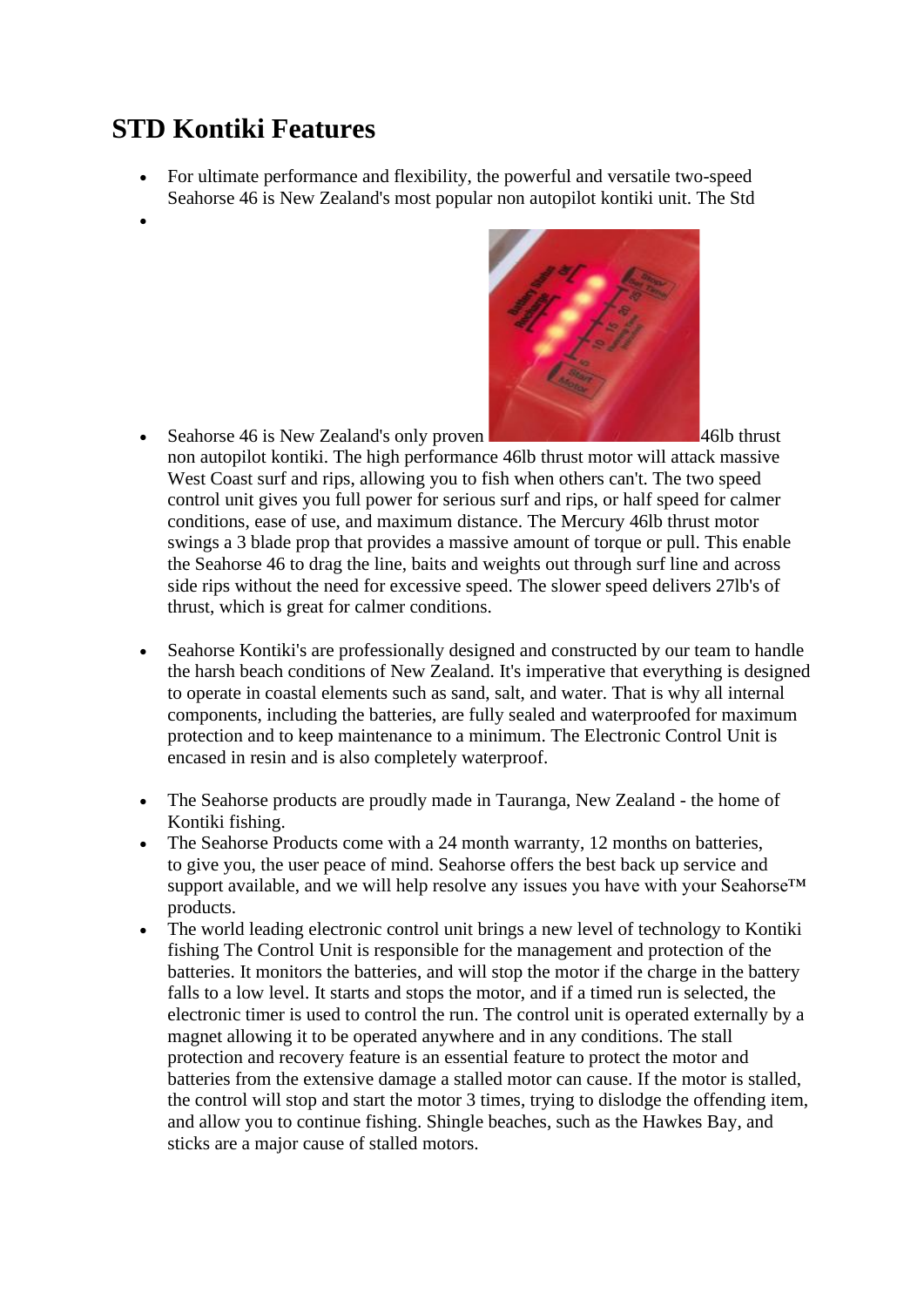- The control panel is designed for simple one-touch control right up to the moment of launching
- The long, low buoyancy, slab-sided body design, gives the Seahorse an incredible ability to self-steer through varying surf and currents. The smooth body design enables it to slice through the waves with minimal resistance, maximising the distance it travels. Because of its design, the whole body is able to operate as a rudder behind the forward mounted motor. To our advantage, this means we do not need drag inducing keels or rear mounted rudders. The low buoyancy shape allows the motor to pull the body and drive under the surf with unmatched performance.
- The sleek body allows the Seahorse Kontiki to be launched into very shallow water (knee deep or even less), as the body has no protruding apertures that can catch on the bottom and pull the unit off course.
- The batteries are accessed via a completely watertight, sealed, submarine styled, aluminium marine hatch designed by Seahorse. The hatch seals over a large surface area of rubber seal. The Aluminium hatch provides a total seal without distorting out of shape as tighter the hatch is closed, the stronger the seal becomes. The hatch seal sits against the inter ring of the body, allowing the hatch to apply the sealing pressure. We can guarantee this hatch will seal in conditions where other hatches fail. Unlike "O" rings, it will even seal when sandy. The hatch has a sealed stainless steel locking bolt, which cannot be over tightened. The specially moulded batterybox will hold the batteries securely in place, no matter how rough the surf gets. The low down position of the batteries ensures the Seahorse Kontiki is always stable and upright.
- The offset aluminium tow point counters the torque of the powerful Mercury motor, allowing the motor to be mounted in-line with the body, and ensuring maximum drive from the motor. The position of the tow point has been identified through extensive inhouse testing, removing any need to find the correct tow point offset yourself. We have found millimetres make a difference.
- The high visibility flag is the largest practical size. Offering excellent visibility in many different light conditions. The automatic strobe light self activates in the dark, allowing users andother maritime users to see the Seahorse Kontiki at night - flags are available in different colours.
- Each Seahorse Kontiki has a unique serial number to ensure positive identification of each unit. Being



•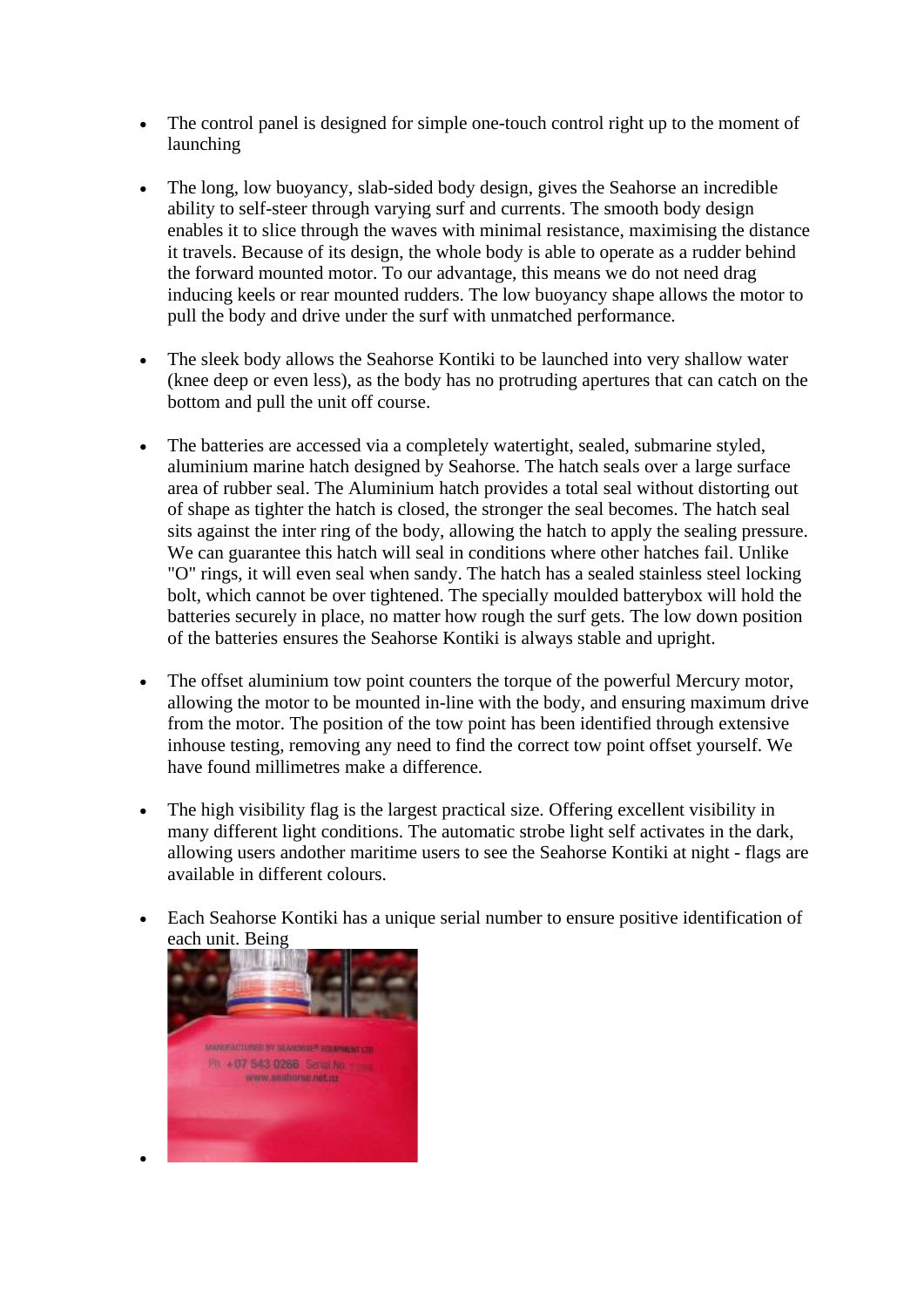- New Zealand's most popular kontiki unit, you'll see them being used widely throughout New Zealand. Seahorse maintains a register of owners for your benefit.
- The handle ensures the Seahorse Kontiki balances well when being transported.
- The small forward mounted rudder, provides positive direction control. The rudder pulls the Seahorse Kontiki up into the current as opposed to a rear mounted rudder which pushes the unit down with the current. Our testing has shown forward mounted rudders are more effective, therefore these do not need to be as big to have the same effect.
- The strong aluminium motor guard frame protects the motor and the propeller so the kontiki can be launched in shallow water.
- A full 24 month warranty provides carefree operation and support. We also provide a 30 day money back guarantee, that this is the best Kontiki system you can buy. Call us if you have a query regarding your Seahorse™. We are happy to help.
- Used by Graeme Sinclair and Bill Hohepa, Derek the Chef, and thousands of New Zealanders - from Invercargill to Cape Reinga, - the Seahorse™ is the best kontiki unit you can buy.

## **Seahorse™Electric Winch Features**

- The Seahorse<sup>TM</sup> Electric Winch is designed to make launching and retrieving your Seahorse as simple as possible - it is a one-man operation.
- The Seahorse Winch is the most advanced beach longline fishing winch available. It's advanced design makes it simple to operate, and simple to clean.
- Being loaded with design features, it is also the simplest winch on the market to operate.



• The simple and effective drag rubber controls the speed of the drum on launching to stop overruns. The drag rubber adds constant drag to the winch drum during the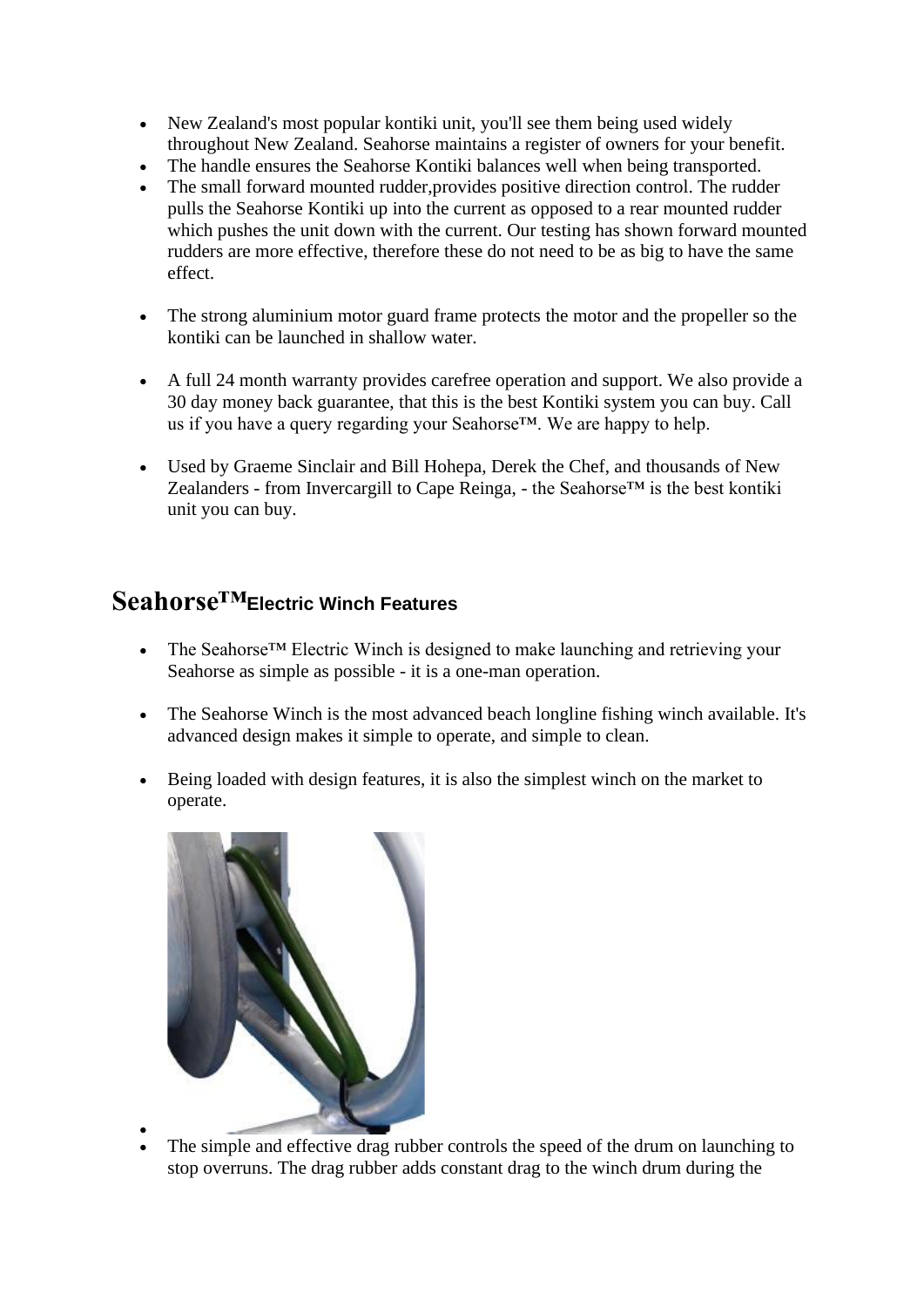launching process, thus stopping the line jumping and causing overruns. Once the traces are attached the drag rubber is removed off the drum, in turn removing the drag and allowing for maximum distance. Additional drag can be manually applied if required.

- The line used on the Seahorse Winch is 300lb, or 140kg, breaking strain, commercial grade monofilament fishing line. This line size is selected because it is easy to handle, yet strong enough to withstand a high level of abuse.
- The line consists of a 3m shock cord, followed by 150m of leader line. This is used by the fisher to guide the Seahorse through the surfline. The following 250m of stoppered line has 120 resin coated stoppers where the weights and 25 traces are attached. The stoppered line is then followed by 1600m of mainline to allow set-up of the Seahorse up to 1.9kms offshore. This gives you plenty of time to get your traces attached to the main line.



- - The marine grade wiring and external switches are completely waterproofed. So not only can the unit be washed easily, but it is also protected from any unexpected waves hitting the beach.
- The winch control unit is fully protected from the beach environment. The unit has three speeds so you can select the correct speed for whatever the situation. There is also the sealed ON/OFF/PULSE switch giving you complete control.
- The slow speed is for trolling the baits back to the beach. This technique can be used successfully with soft baits or lures.
- Medium speed has an overload thermal auto cut-out to protect the motor. This speed is great when you are pulling in a massive load of fish.
- High speed uses all the power of the 150 watt motor to retrieve the line in the fastest possible time, so you spend less time waiting and more time fishing.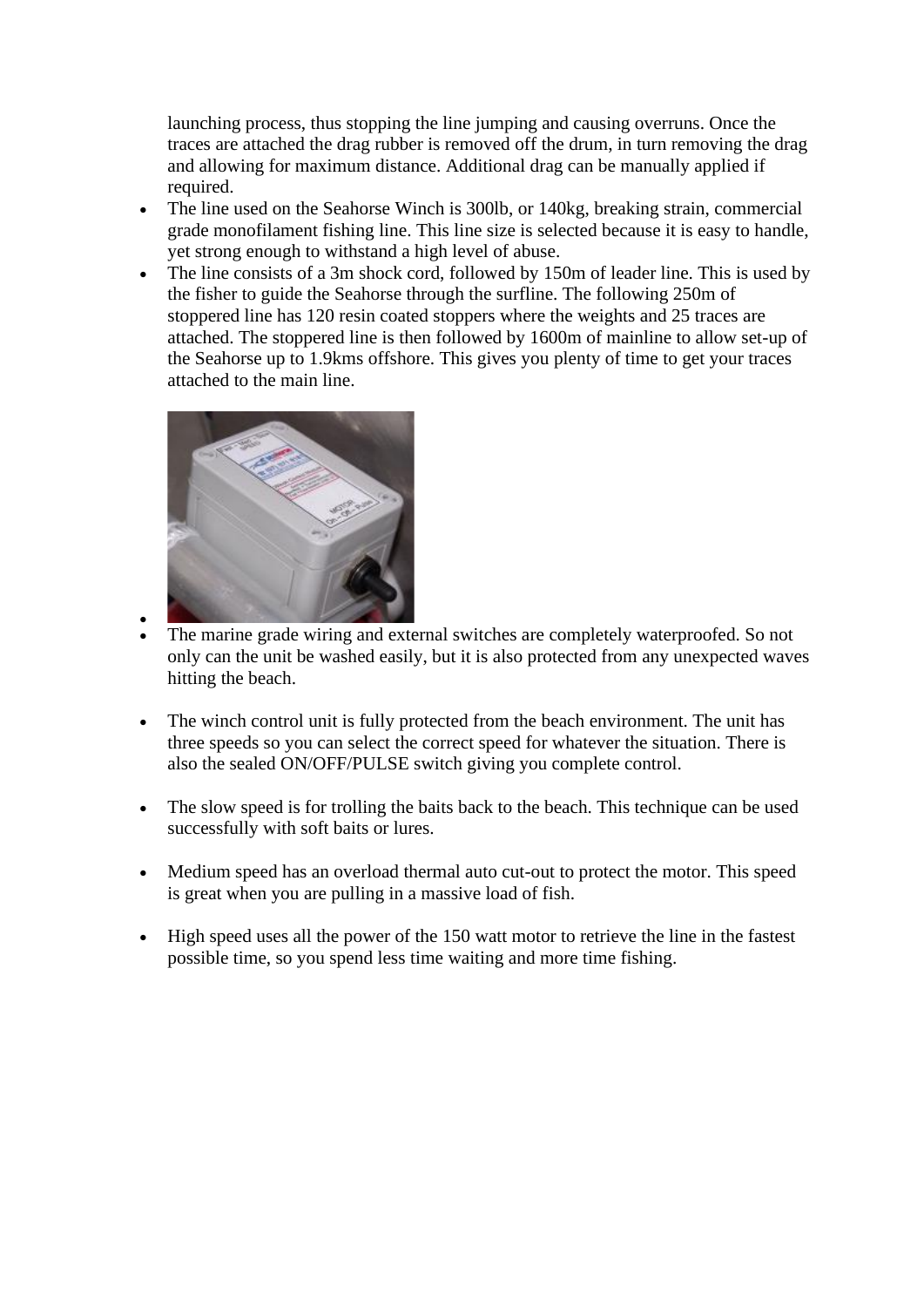

- •
	- The speeds are electronically controlled to ensure no battery power is wasted.
- The aluminium frame design and low drum placement enables the winch to lock itself into the sand, making it very stable and removing any need to pin it down. The winch can also be fitted onto a quad bike or 4x4, or it can be operated from the top of the Seahorse beach trolley.
- The self lubricating bushes eliminate the need for grease (as grease and sand is a big no-no).
- The powerful 150 watt motor will provide up to 50kg of pull. This is sufficient to pull in even the biggest fish. The low profile design enables all the power to be used.
- The large 14ah battery capacity allows for up to 4,000m of hauling. This is normally sufficient for two complete hauls.
- The cased aluminium drum is heat treated to guarantee greatest durability. The drum has a lifetime guarantee.
- A full 24 month warranty provides carefree operation and support. Call us if you have any queries regarding our Seahorse Electric Winch.

## **The SEAHORSE™ "Clip & Go" Traceboard Features**

- The strong aluminium frame is light weight and does not hold the smell of the fish or baits. Its design means it can be cleaned easily, and this keeps the traces and the board in top condition.
- The convenient two sided design reduces the size of the traceboard while maximising the spacing between hooks increasing baiting options.